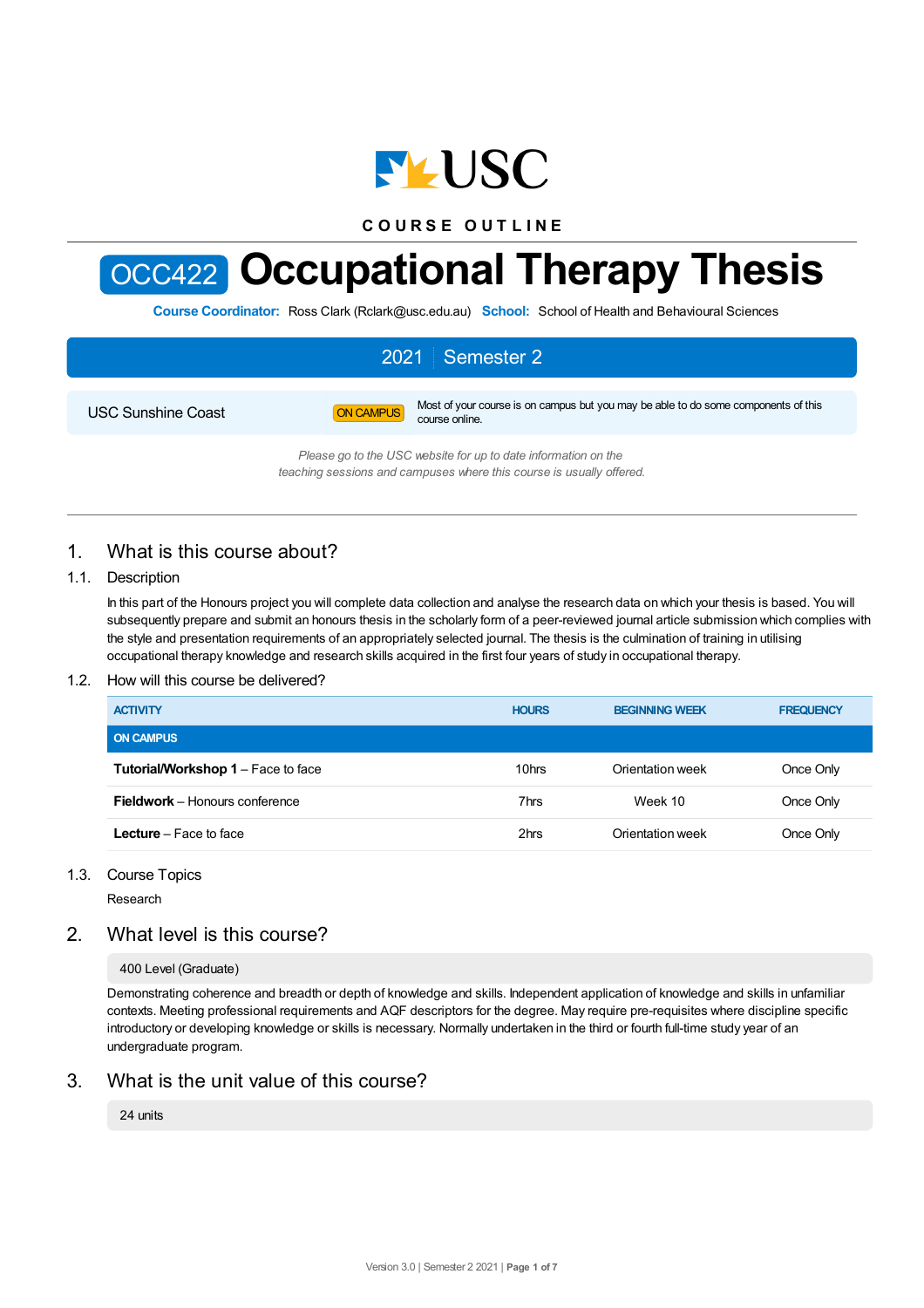# 4. How does this course contribute to my learning?

|                      | <b>COURSE LEARNING OUTCOMES</b>                                                                                                                                                 | <b>GRADUATE QUALITIES MAPPING</b>                                      | PROFESSIONAL STANDARD MAPPING                                                                                                                                                                                                                                                                                                                                                                                                                                                                                                                                                                       |
|----------------------|---------------------------------------------------------------------------------------------------------------------------------------------------------------------------------|------------------------------------------------------------------------|-----------------------------------------------------------------------------------------------------------------------------------------------------------------------------------------------------------------------------------------------------------------------------------------------------------------------------------------------------------------------------------------------------------------------------------------------------------------------------------------------------------------------------------------------------------------------------------------------------|
|                      | On successful completion of this course, you<br>should be able to                                                                                                               | Completing these tasks successfully will<br>contribute to you becoming | Occupational Therapy Council of Australia<br>Ltd                                                                                                                                                                                                                                                                                                                                                                                                                                                                                                                                                    |
| $\blacktriangleleft$ | Demonstrate coherent and advanced<br>theoretical knowledge in a core area of<br>occupational therapy.                                                                           | Creative and critical thinker                                          | 2 - Knowledge and learning                                                                                                                                                                                                                                                                                                                                                                                                                                                                                                                                                                          |
| 2                    | Demonstrate competence in gathering,<br>analysing, consolidating, synthesising<br>and reporting research data.                                                                  | Creative and critical thinker<br>Ethical                               | 2.3 - Identifies and applies best available<br>evidence in professional practice and<br>decision-making.                                                                                                                                                                                                                                                                                                                                                                                                                                                                                            |
| $\left(3\right)$     | Critically evaluate research results,<br>discuss their implications for<br>occupational therapy and identify the<br>limitations of the research findings.                       | Creative and critical thinker<br>Ethical                               | 2.1 - Applies current and evidence<br>informed knowledge of occupational<br>therapy and other appropriate and<br>relevant theory in practice.<br>2.3 - Identifies and applies best available<br>evidence in professional practice and<br>decision-making.<br>2.6 - Maintains and improves currency of<br>knowledge, skills and new evidence for<br>practice by adhering to the requirements<br>for continuing professional development.<br>2.8 - Reflects on practice to inform current<br>and future reasoning and decision-making<br>and the integration of theory and evidence<br>into practice. |
| $\left 4\right $     | Demonstrate initiative to set and meet a<br>timeline for submission of research.                                                                                                | Creative and critical thinker<br>Ethical                               | 1.13 - Manages resources, time and<br>workload accountably and effectively.                                                                                                                                                                                                                                                                                                                                                                                                                                                                                                                         |
| $\left( 5\right)$    | Conduct research, prepare and submit a<br>substantial research report in<br>accordance with the national statements<br>on human ethics.                                         | Creative and critical thinker<br>Ethical                               | 1.7 - Collaborates and consults ethically<br>and responsibly for effective client-centred<br>and interprofessional practice.                                                                                                                                                                                                                                                                                                                                                                                                                                                                        |
| $\left( 6\right)$    | Participate in a research community and<br>clearly and coherently communicate<br>research findings and evaluation to a<br>professional audience in oral and written<br>formats. | Creative and critical thinker<br>Ethical                               | 4 - Communication                                                                                                                                                                                                                                                                                                                                                                                                                                                                                                                                                                                   |

# 5. Am Ieligible to enrol in this course?

Refer to the USC [Glossary](https://www.usc.edu.au/about/policies-and-procedures/glossary-of-terms-for-policy-and-procedures) of terms for definitions of "pre-requisites, co-requisites and anti-requisites".

#### 5.1. Pre-requisites

(OCC442 or OCC452) and OCC401 and enrolled in Program SC440 and Research Pathway only

#### 5.2. Co-requisites

Not applicable

#### 5.3. Anti-requisites

Not applicable

#### 5.4. Specific assumed prior knowledge and skills (where applicable)

You will have acquired knowledge, skills and experience in planning and conducting research from OCC332 or OCC452.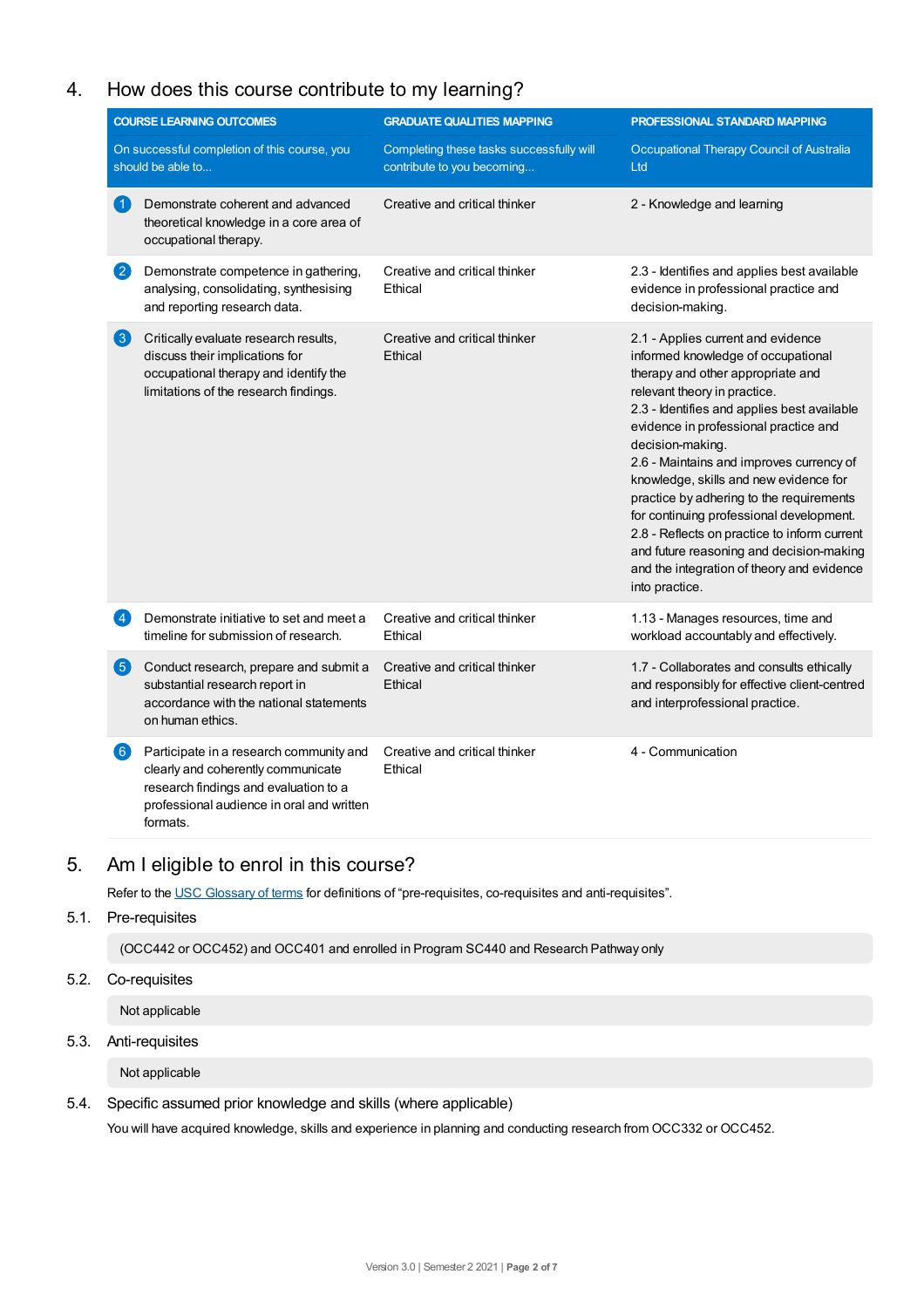# 6. How am Igoing to be assessed?

### 6.1. Grading Scale

#### Standard Grading (GRD)

High Distinction (HD), Distinction (DN), Credit (CR), Pass (PS), Fail (FL).

#### 6.2. Details of early feedback on progress

You will submit a research progress report by week 2 and feedback will be provided on your progress via the assessment feedback.

#### 6.3. Assessment tasks

| <b>DELIVERY</b><br><b>MODE</b> | <b>TASK</b><br>NO. | <b>ASSESSMENT</b><br><b>PRODUCT</b> | <b>INDIVIDUAL</b><br><b>OR GROUP</b> | <b>WEIGHTING</b><br>$\%$ | <b>WHAT IS THE</b><br><b>DURATION/</b><br><b>LENGTH?</b> | <b>WHEN SHOULD I</b><br>SUBMIT? | <b>WHERE SHOULD I</b><br><b>SUBMIT IT?</b> |
|--------------------------------|--------------------|-------------------------------------|--------------------------------------|--------------------------|----------------------------------------------------------|---------------------------------|--------------------------------------------|
| All                            | 1                  | Report                              | Individual                           | 5%                       | 2 x A4 pages                                             | Week 2                          | Online Assignment<br>Submission            |
| All                            | 2                  | Oral                                | Individual                           | 15%                      | 20 mins                                                  | Week 10                         | Online Assignment<br>Submission            |
| All                            | 3                  | <b>Thesis</b>                       | Individual                           | 80%                      | $4000 - 6000$<br>words                                   | Week 13                         | Online Assignment<br>Submission            |

#### **All - Assessment Task 1:** Research progress report

| <b>GOAL:</b>     | You will demonstrate your initiative and ability to work to timeframes while considering ethical implications of reporting and<br>researching. You will submit a research progress report documenting your progress thus far, rationale and providing a<br>timeline towards completion of the oral presentation and thesis submission. The timeline will be presented in the form of a<br>Gantt chart. |                                                                                        |                                     |  |  |  |
|------------------|--------------------------------------------------------------------------------------------------------------------------------------------------------------------------------------------------------------------------------------------------------------------------------------------------------------------------------------------------------------------------------------------------------|----------------------------------------------------------------------------------------|-------------------------------------|--|--|--|
| <b>PRODUCT:</b>  |                                                                                                                                                                                                                                                                                                                                                                                                        | Report                                                                                 |                                     |  |  |  |
| <b>FORMAT:</b>   | This is a 2 A4 page written submission, completed individually and submitted via Blackboard.                                                                                                                                                                                                                                                                                                           |                                                                                        |                                     |  |  |  |
| <b>CRITERIA:</b> | No.                                                                                                                                                                                                                                                                                                                                                                                                    |                                                                                        | <b>Learning Outcome</b><br>assessed |  |  |  |
|                  |                                                                                                                                                                                                                                                                                                                                                                                                        | Self-assessment of progress and identification of required learning and research tasks | (2)                                 |  |  |  |
|                  | 2                                                                                                                                                                                                                                                                                                                                                                                                      | Exposition of a viable timeline to completion                                          | $\overline{4}$                      |  |  |  |
|                  | 3                                                                                                                                                                                                                                                                                                                                                                                                      | Clear and coherent communication                                                       | $6^{\circ}$                         |  |  |  |
|                  |                                                                                                                                                                                                                                                                                                                                                                                                        |                                                                                        |                                     |  |  |  |

#### **All - Assessment Task 2:** Oral presentation

| <b>GOAL:</b>    | You will undertake a 20 minute research presentation for your peers and occupational therapists. This will include a 15<br>minute presentation time and 5 minute allowance for questions from the audience. The style of presentation will be in the<br>format of a conference presentation. The presentation will be supported using PowerPoint or other visual aids. You will<br>demonstrate your ability to disseminate your research in an oral format while considering ethical implications and research<br>practice. |
|-----------------|-----------------------------------------------------------------------------------------------------------------------------------------------------------------------------------------------------------------------------------------------------------------------------------------------------------------------------------------------------------------------------------------------------------------------------------------------------------------------------------------------------------------------------|
| <b>PRODUCT:</b> | Oral                                                                                                                                                                                                                                                                                                                                                                                                                                                                                                                        |
| <b>FORMAT:</b>  | The 20 minute research presentation will occur at a time scheduled by the Course Coordinator.                                                                                                                                                                                                                                                                                                                                                                                                                               |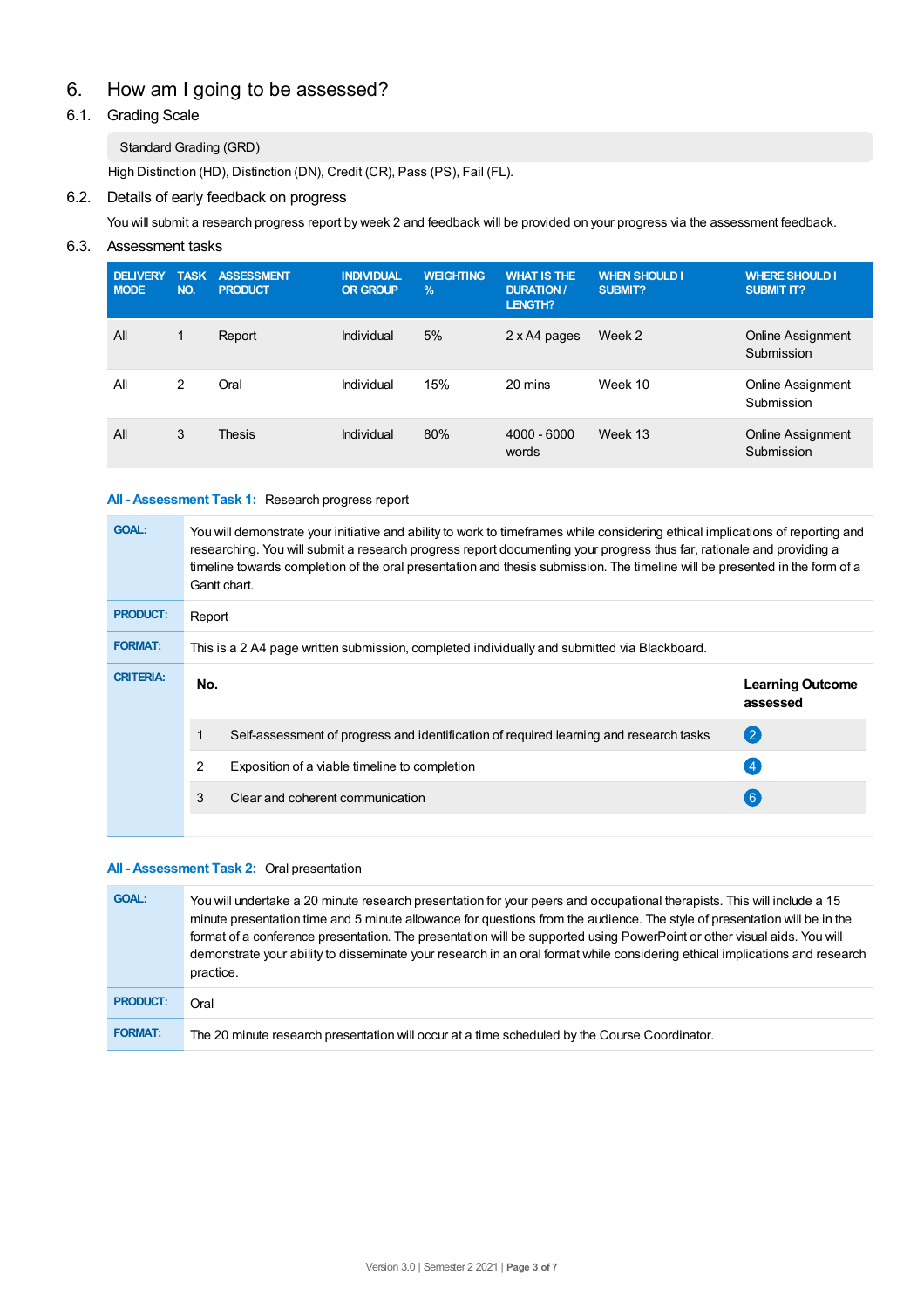| <b>CRITERIA:</b> | No. |                                                                              | <b>Learning Outcome</b><br>assessed |
|------------------|-----|------------------------------------------------------------------------------|-------------------------------------|
|                  |     | Advanced knowledge of the topic                                              | 00                                  |
|                  | 2   | Effective selection, analysis and synthesis of content and research evidence | $\overline{2}$                      |
|                  | 3   | Ability to answer questions from the audience regarding the research         | 26                                  |
|                  | 4   | Clear and coherent oral presentation skills                                  | 6 <sup>1</sup>                      |
|                  | 5   | Appropriate use of visual aids                                               | $6^{\circ}$                         |
|                  |     |                                                                              |                                     |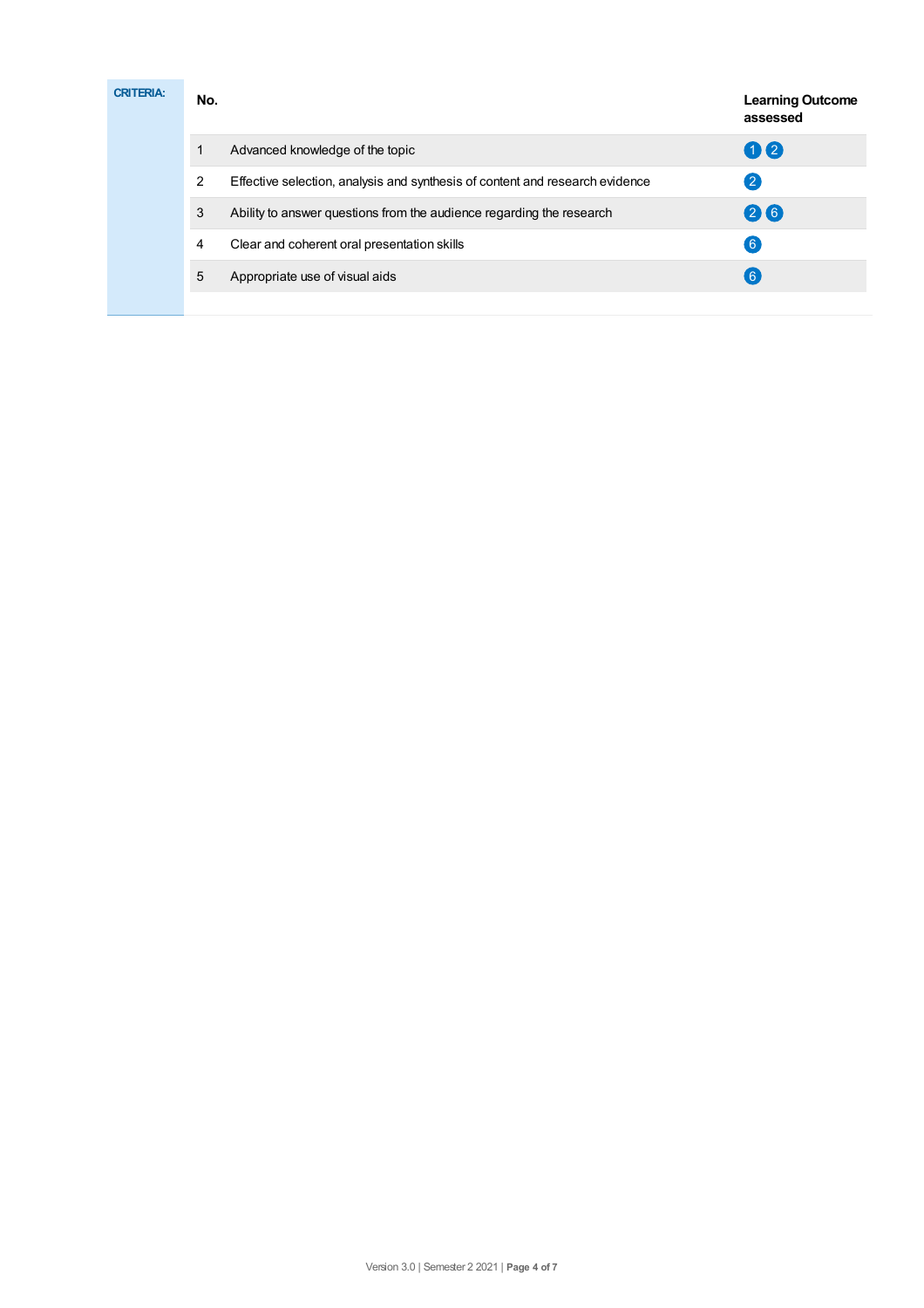#### **All - Assessment Task 3:** Written thesis

| <b>GOAL:</b>    | You will produce your thesis in a format suitable for submission to a peer-reviewed journal accompanied by a summary of<br>your involvement in research activities.                                                                                                                                                                                                                                                                                                                                                                                                                                                                                                                                                                             |
|-----------------|-------------------------------------------------------------------------------------------------------------------------------------------------------------------------------------------------------------------------------------------------------------------------------------------------------------------------------------------------------------------------------------------------------------------------------------------------------------------------------------------------------------------------------------------------------------------------------------------------------------------------------------------------------------------------------------------------------------------------------------------------|
| <b>PRODUCT:</b> | Thesis                                                                                                                                                                                                                                                                                                                                                                                                                                                                                                                                                                                                                                                                                                                                          |
| <b>FORMAT:</b>  | Written assessment submitted via Blackboard.                                                                                                                                                                                                                                                                                                                                                                                                                                                                                                                                                                                                                                                                                                    |
|                 | In consultation with your supervisor, you shall undertake and submit a research article in accordance with the following<br>guidelines:                                                                                                                                                                                                                                                                                                                                                                                                                                                                                                                                                                                                         |
|                 | 1. With advice from your supervisor, you will be responsible for, and participate in, all steps of the investigation and<br>reporting. That is, you are responsible for:                                                                                                                                                                                                                                                                                                                                                                                                                                                                                                                                                                        |
|                 | Completion of participant recruitment and data collection;                                                                                                                                                                                                                                                                                                                                                                                                                                                                                                                                                                                                                                                                                      |
|                 | Data analysis;                                                                                                                                                                                                                                                                                                                                                                                                                                                                                                                                                                                                                                                                                                                                  |
|                 | Interpretation and discussion of the findings; and                                                                                                                                                                                                                                                                                                                                                                                                                                                                                                                                                                                                                                                                                              |
|                 | Preparation and presentation of the thesis within the required style and format of your chosen journal.                                                                                                                                                                                                                                                                                                                                                                                                                                                                                                                                                                                                                                         |
|                 | 2. The thesis will normally be between 4,000 words and 6,000 words in length, excluding the title page, abstract,<br>references, and appendices if applicable (appendices are rarely included). The length of your article will be influenced by<br>the requirements of your chosen journal, as well as the type of research (qualitative research articles will typically be<br>longer).                                                                                                                                                                                                                                                                                                                                                       |
|                 | 3. A cover letter should also be submitted, including:                                                                                                                                                                                                                                                                                                                                                                                                                                                                                                                                                                                                                                                                                          |
|                 | A signed declaration that the contents are your own work, which has not been submitted previously for the purpose of<br>assessment, and a statement that the dissertation is being submitted as partial fulfilment of the requirement for the<br>Bachelor of Occupational Therapy (Honours);                                                                                                                                                                                                                                                                                                                                                                                                                                                    |
|                 | An acknowledgement of help given or work carried out by any other person or organisation; and                                                                                                                                                                                                                                                                                                                                                                                                                                                                                                                                                                                                                                                   |
|                 | An acknowledgement of internal grant or external funding sources (if applicable).                                                                                                                                                                                                                                                                                                                                                                                                                                                                                                                                                                                                                                                               |
|                 | The research article should be accompanied by a summary of your involvement in research activities, including seeking<br>ethical approval, data collection, delivery or design of interventions (where applicable), data analysis and preparation of<br>publications. You may also include evidence of other activities that have enhanced your research journey, such as<br>submission of publications, undertaking extracurricular workshops or presenting at conferences beyond the university. The<br>summary of research involvement acknowledges that you will be part of a broader research team, and may attain<br>experience in various aspects of research from involvement in projects that are not directly related to your thesis. |
|                 | You should be aware that the role of the supervisor is to:                                                                                                                                                                                                                                                                                                                                                                                                                                                                                                                                                                                                                                                                                      |
|                 | Function as adviser and consultant on projects she or he has been appointed to supervise. Supervisors should make<br>themselves available for supervision and have regular and frequent contact with their students to discuss progress on the<br>thesis. However, it is your responsibility to make sure that regular and frequent contact with your supervisor occurs and to<br>keep your supervisor apprised of the status of the research. It is also your responsibility to make sure that all permissions<br>to conduct the research are sought and that all time deadlines are met. Thus, your supervisor is expected to perform their<br>role of supervisor to the extent that you make such a role possible.                           |
|                 | Provide advice and consultation concerning all aspects of the research, particularly potential errors that may occur in the<br>measurement and analysis, interpretation and discussion, and presentation and style.                                                                                                                                                                                                                                                                                                                                                                                                                                                                                                                             |
|                 | Provide constructive feedback within a reasonable time frame on all draft materials submitted. That includes feedback on<br>style and presentation of the written work. While the number and duration of meetings or contacts set down for supervision<br>will vary over the course of the semester, a minimum of monthly meetings or contacts during teaching periods is not an<br>unreasonable expectation if the supervision relationship is to be productive. Meetings may be face-to-face, electronic, or<br>via email by negotiation                                                                                                                                                                                                      |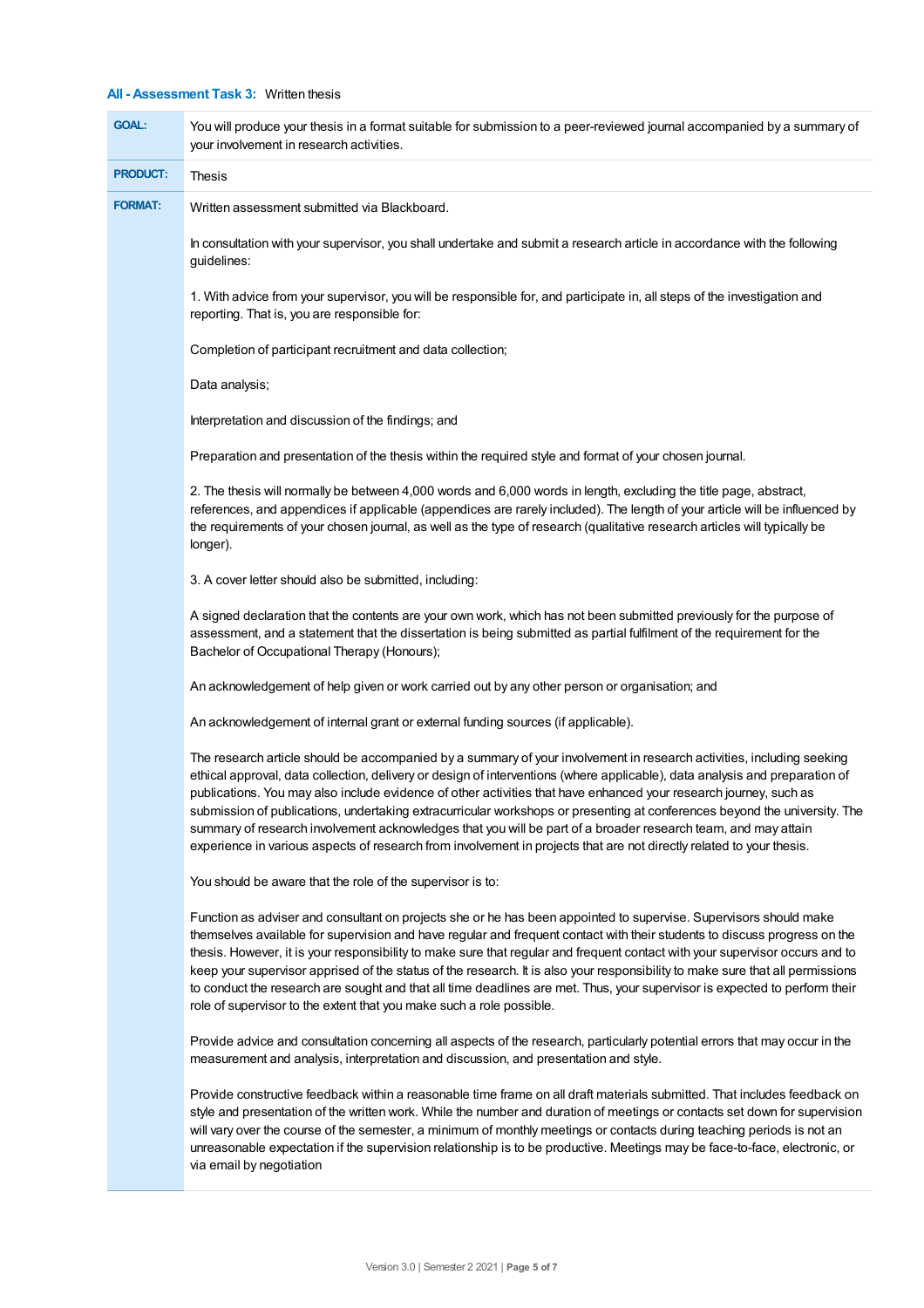| <b>Learning Outcome</b><br>assessed | <b>CRITERIA:</b><br>No.                                                                                                  |
|-------------------------------------|--------------------------------------------------------------------------------------------------------------------------|
| $\left( 2\right)$                   | Coherent and advanced theoretical knowledge demonstrated by the literature review                                        |
| $\boxed{6}$                         | $\overline{2}$<br>Ability to clearly and coherently communicate and critique research methodology                        |
| (6)                                 | 3<br>Quality of data analysis and presentation of results                                                                |
| $\mathbf{2}$                        | Critical evaluation and discussion of research results and ability to draw implications and<br>4<br>identify limitations |
|                                     | 5<br>Clear and coherent written presentation in line with journal requirements                                           |
| $3 \mid 4 \mid 5$                   | 6<br>Conducts all aspects of the research process as part of a research community                                        |
|                                     |                                                                                                                          |

# 7. Directed study hours

A 12-unit course will have total of 150 learning hours which will include directed study hours (including online if required), self-directed learning and completion of assessable tasks. Directed study hours may vary by location. Student workload is calculated at 12.5 learning hours per one unit.

# 8. What resources do I need to undertake this course?

Please note: Course information, including specific information of recommended readings, learning activities, resources, weekly readings, etc. are available on the course Blackboard site– Please log in as soon as possible.

#### 8.1. Prescribed text(s) or course reader

Please note that you need to have regular access to the resource(s) listed below. Resources may be required or recommended.

| <b>REQUIRED?</b> | <b>AUTHOR</b>               | <b>YEAR TITLE</b>                                                                                    | <b>PUBLISHER</b> |
|------------------|-----------------------------|------------------------------------------------------------------------------------------------------|------------------|
|                  | Recommended Liamputtong, P. | 2010 Research methods in health: foundations for evidence- Oxford: South Melbourne<br>based practice |                  |

#### 8.2. Specific requirements

Students should access Blackboard for all course requirements. Queries regarding assessment will be addressed on Blackboard discussion boards instead of email. Other issues can be discussed with your Course Coordinators via appointment during designed contact hours as specified on Blackboard.

# 9. How are risks managed in this course?

Health and safety risks for this course have been assessed as low. It is your responsibility to review course material, search online, discuss with lecturers and peers and understand the health and safety risks associated with your specific course of study and to familiarise yourself with the University's general health and safety principles by reviewing the online [induction](https://online.usc.edu.au/webapps/blackboard/content/listContentEditable.jsp?content_id=_632657_1&course_id=_14432_1) training for students, and following the instructions of the University staff.

# 10. What administrative information is relevant to this course?

#### 10.1. Assessment: Academic Integrity

Academic integrity is the ethical standard of university participation. It ensures that students graduate as a result of proving they are competent in their discipline. This is integral in maintaining the value of academic qualifications. Each industry has expectations and standards of the skills and knowledge within that discipline and these are reflected in assessment.

Academic integrity means that you do not engage in any activity that is considered to be academic fraud; including plagiarism, collusion or outsourcing any part of any assessment item to any other person. You are expected to be honest and ethical by completing all work yourself and indicating in your work which ideas and information were developed by you and which were taken from others. You cannot provide your assessment work to others. You are also expected to provide evidence of wide and critical reading, usually by using appropriate academic references.

In order to minimise incidents of academic fraud, this course may require that some of its assessment tasks, when submitted to Blackboard, are electronically checked through SafeAssign. This software allows for text comparisons to be made between your submitted assessment item and all other work that SafeAssign has access to.